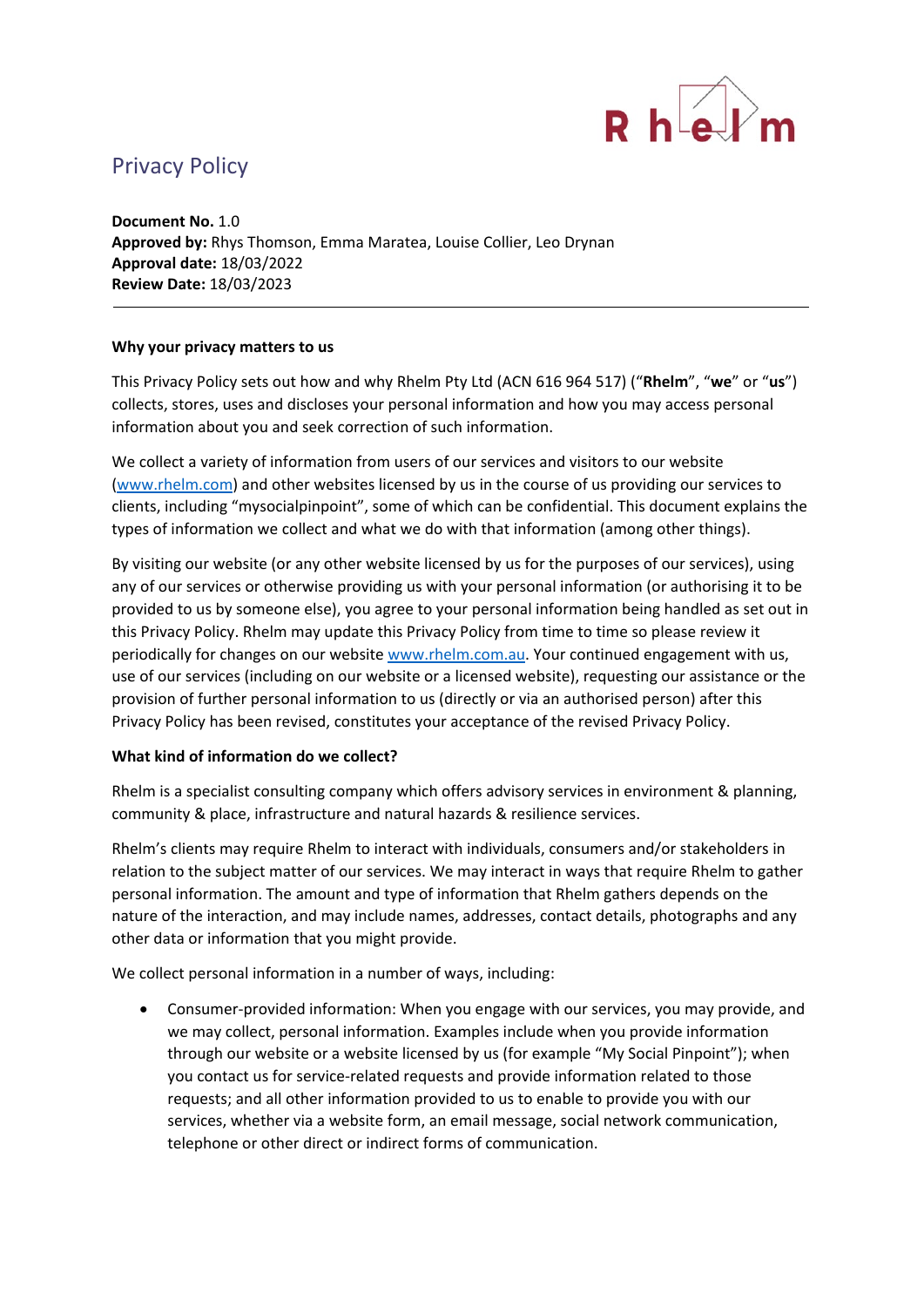

- Automatically-collected information: When individuals use our services, we may automatically record certain information from your device (such as your computer, phone, tablet or voice-enabled device) by using various types of technology, including cookies, pixels or web beacons. We also may use these technologies to collect information regarding individuals' interaction with our service, e.g., such as whether the individual opens, clicks on, or forwards an email message.
- Information from other sources. We may obtain information, including personal information, from third parties and other publicly available sources. If we combine or associate information from other sources with personal information that we collect through our services, we will treat the combined information as personal information in accordance with this Privacy Policy.

You can choose to refuse to supply personal information, with the caveat that we may not be able to provide our services or assistance to you or on your behalf, and it may prevent us from engaging in activities necessary for us to perform our services. Where relevant, you consent to Rhelm using any personal information you might provide for the purpose of our functions and/or activities described above.

In certain circumstances we may be required or permitted by law, court or tribunal order to collect certain personal information about you.

## Unsolicited information

If we receive personal information that we have not requested (unsolicited personal information) we will review and consider that information to determine whether it is reasonably necessary for, or directly related to, one or more of Rhelm's functions, activities or purposes as set out below. Where we consider that unsolicited personal information not to be so necessary or related we will delete or destroy it as soon as practicable but only if it is lawful and reasonable to do so, or ensure that the information is de-identified.

#### **Storage and security**

We will take all reasonable steps to protect your personal information, and you will be able to access your personal information held by us at any time (subject to service outages) to keep it updated, on request. We store your personal information in a secure database where only authorised personnel have access to such information for the purpose of providing you with our services.

Although we aim to create a safe, secure environment for the storage of personal information, we cannot guarantee that unauthorised parties will not gain access. We will not have any liability arising from any unauthorised access to your personal information.

# **How do we use your personal information?**

Subject to this Privacy Policy, we may use your personal information to:

- provide our advisory consulting services;
- communication and engagement with third parties and other stakeholders regarding voting shares;
- send you service communications, including surveys and information about updates, and to respond to individuals' queries;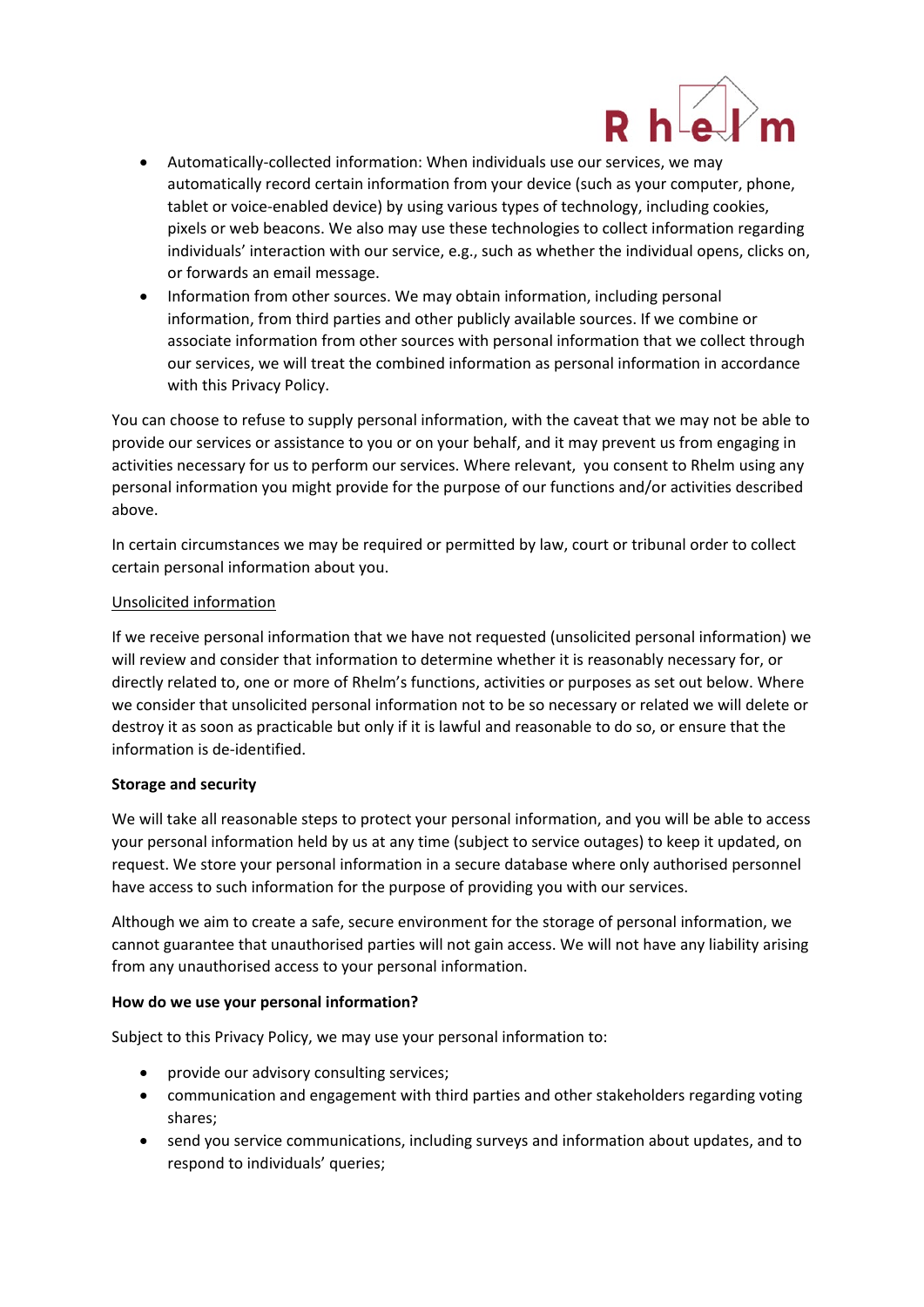

- create or distribute notices, correspondence or material that is relevant to you;
- conduct verification, checking credentials, monitoring and reporting as required under any applicable laws;
- quality assurance and training purposes;
- allow use of personal information in a controlled manner by third parties with whom we have a commercial relationship, to distribute information relevant to you or to provide you with relevant services; and
- any other uses identified at the time of collecting your personal information.

You consent to us using and disclosing your personal information in any manner that could reasonably be contemplated by this Privacy Policy.

#### **When might we disclose your personal information?**

Any personal information collected by us may also be disclosed, if appropriate, to other entities in order to facilitate the purpose for which the information was collected. Such entities generally include:

- our clients for whom we are providing our services;
- third party 'partners' with whom Rhelm has a commercial relationship in order deliver our services or to make available products or opportunities provided by third party 'partners' relevant or likely to be of interest to you engaging with Rhelm.
- where applicable, to third party service providers for the purpose of enabling them to provide a service on our behalf such as (but not limited to) payroll, superannuation administration, IT service providers, data storage, web-hosting and server providers, and debt collectors.
- any related entity of Rhelm;
- any applicable or relevant regulator or third party for the purpose of legislative or contractual compliance and/or reporting; or
- other entities if you have given your express consent.

From time to time, these parties may reside outside Australia. Our contracts with these parties generally include an obligation for them to comply with Australian privacy law and this Privacy Policy. However you acknowledge that, by agreeing to the disclosure of your personal information to these entities outside of Australia, we will no longer be required to take reasonable steps to ensure the recipient's compliance with the Australian privacy law in relation to your personal information and we will not be liable to you for any breach of the Australian privacy law by these overseas recipients. On this basis, you consent to such disclosure.

#### **Does Rhelm use personal information for direct marketing?**

Only where applicable, from time to time we may use the personal information we collect from you to identify particular Rhelm services that we believe may be of interest to you. We may then contact you to let you know about these services and how they may benefit you. We will generally only do this with your prior consent (where practical) and we will always give you a choice to opt out of receiving such information in future. Direct Marketing from Rhelm generally takes the form of an Electronic marketing email.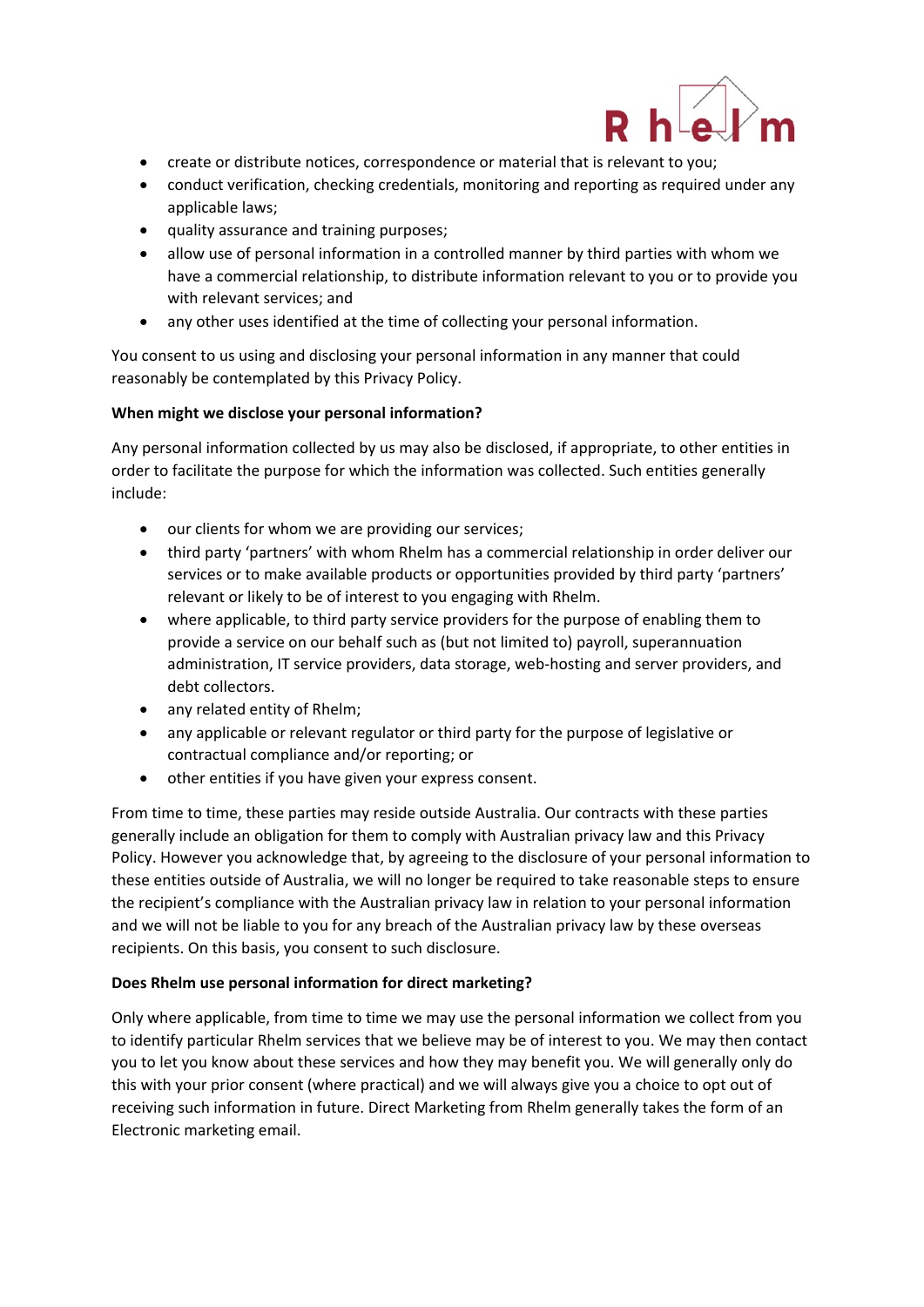

Electronic marketing: Where we use your personal information to send you marketing information by email, SMS, MMS or other electronic means we may do so with your express or implied consent. You may give us your express consent by, for example, ticking a box on an electronic or signing in paper form where we seek your permission to send you electronic or other marketing information. Consent may be implied from our existing business relationship or where you have a reasonable expectation of receiving an electronic marketing communication. Examples of marketing information includes reports on the industry and news on Rhelm legal entities activities and events around the world.

Every directly addressed marketing contact sent or made by Rhelm will include a means by which customers may unsubscribe (or opt out) of receiving further marketing information. Additionally, you may instruct us at any time to remove any previous consent you provided to receive marketing communications from us. Requests should be directed to us via the channels provided under 'Contact us' below.

# **Links to third party websites**

Our website or communications from us, may contain links to the websites of other entities. If you click on such links, you will be transferred to the website of these entities. Rhelm has no control over, and is not responsible for, the privacy practices of these entities. You should read the privacy policy of these entities to find out how they handle your personal information when you visit their websites.

# **Accessing your personal information held by Rhelm**

You may access personal information we otherwise hold about you. Access to your personal information may be denied on certain grounds including, for example: it is unlawful; it may have an unreasonable impact upon the privacy of other individuals; or your request is frivolous or vexatious. If we deny you access we will provide our reason for doing so at the time of your request.

If you wish to access the personal information we hold about you or request correction of it, you should contact the Privacy Officer on the details below who will respond to your request within a reasonable period after the request is made.

While we do not charge you for a request for accessing your personal information you should be aware that we may charge a reasonable fee (which will be notified to you once you make a request) for time and cost in the following circumstances:

- if an extended amount of time is required to collate and prepare material for you; and
- if you wish to have your files photocopied for you.

# **How can you correct and update your information?**

We take reasonable steps to ensure that the personal information we hold about you is accurate, complete and up-to-date. However, we also rely on you to advise us of any changes to your personal information. You may review, edit, correct or delete any personal information you submit to us at any time.

Please contact us using the contact details below or on the relevant section of the website as soon as possible if there are any changes to your personal information or if you believe the personal